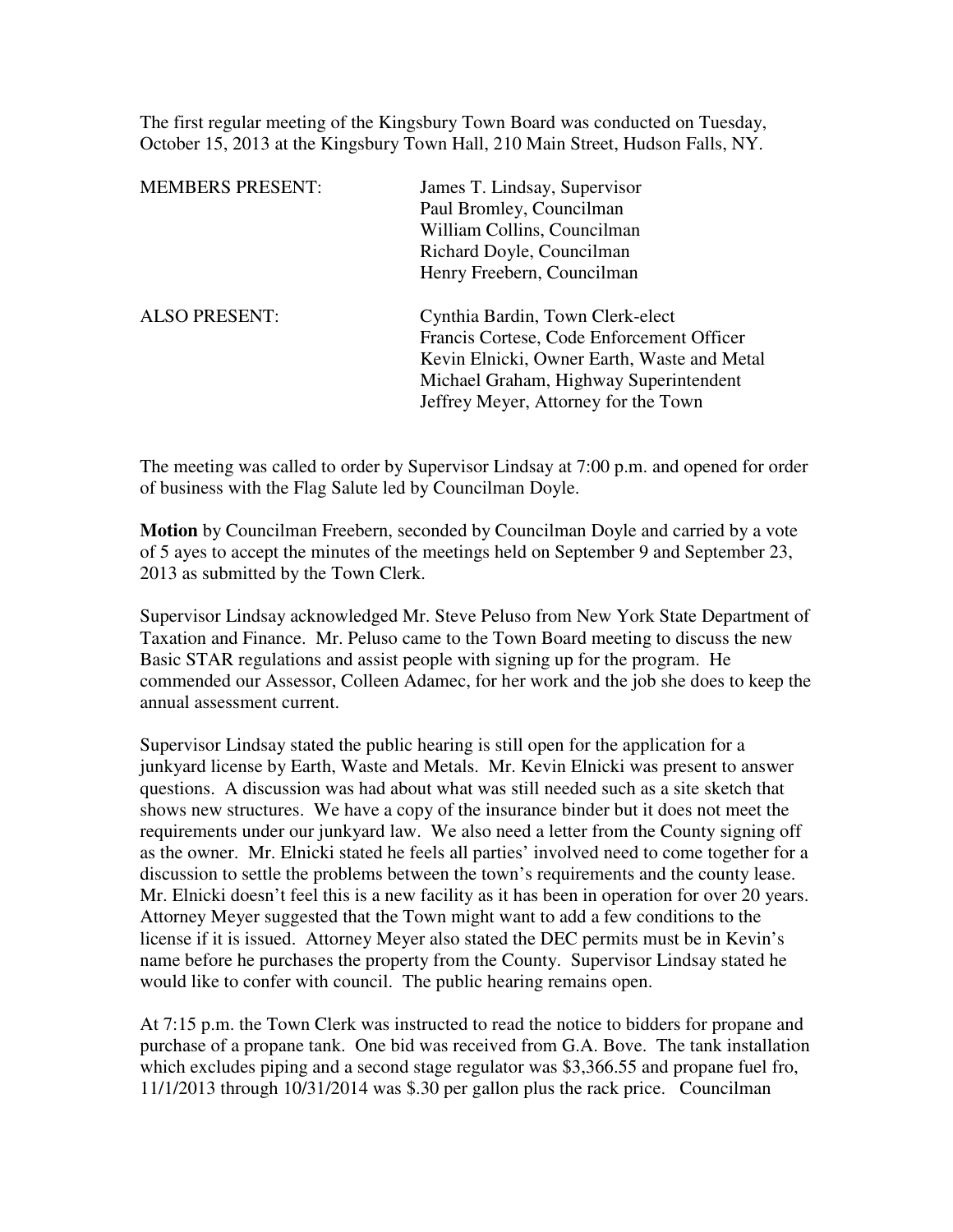Bromley will review the bid and if everything is in order, the bid will be awarded at the next meeting.

At 7:20 p.m. the Town Clerk was instructed to read the notice for Requests for Proposals for legal services for the Town. Three RFP's were received. Meyer and Fuller; Fitzgerald, Morris, Baker, and Firth; and Miller, Mannix, Schachner and Hafner, LLC. The RFP's will be reviewed by the legal committee consisting of Councilman Doyle and Councilman Collins and interviews will be set up for the three law firms.

The Tentative Budget has been filed with the Town Clerk and the Budget Officer requested a public hearing be scheduled to review the preliminary budget. **Motion** by Councilman Bromley, seconded by Councilman Doyle and carried by a vote of 5 yes scheduling a public hearing on the Kingsbury Volunteer Hose Company fire contract at 7:05 p.m. on October 28, 2013 and immediately following the fire company hearing at 7:15 a public hearing on the Preliminary Budget will be held.

Town Comptroller Mary Ordway requested authorization to relevy the unpaid water bills as of November 2013 on to the county tax bill. **Motion** by Councilman Doyle, seconded by Councilman Bromley and carried by a vote of 5 ayes authorizing the unpaid water bills to be relevied on the Town and County Tax Bill.

| From:<br>To: | Comptroller Equip.<br>Comptroller Contr. | 1.1315.2<br>1.1315.4 | 19.00<br>19.00<br>\$ |
|--------------|------------------------------------------|----------------------|----------------------|
|              |                                          |                      |                      |
| From:        | Central Garage Capital 10.5132.2         |                      | \$2,389.00           |
|              | Insurance                                | 10.1910.4            | \$2,389.00           |
| From:        | Pool Contr.                              | 1.7180.4             | \$6,000.00           |
| To:          | Playgrounds Contr.                       | 1.7140.4             | \$6,000.00           |
| From:        | Cemeteries Equip.                        | 1.8810.2             | 180.00<br>\$         |
| To:          | Cemeteries P.S.                          | 1.8810.4             | \$<br>180.00         |
| From:        | Water Equip and Cap Outlay 7.8397.4      | \$5,000.00           |                      |
| To:          | Water Purification Contr.<br>7.8330.4    |                      | \$5,000.00           |

Budget Officer Mary Ordway requested the following budget transfers be authorized:

**Motion** by Councilman Freebern, seconded by Councilman Collins and carried by a vote of 5 ayes approving the budget transfers as requested by the Budget Officer.

Councilman Bromley asked for a status report from Code Enforcement Officer Cortese regarding Royal Wood Shavings Manufacturing, Inc. Mr. Cortese reported that during the month of September he had received 6 noise complaints and during the month of October to date he has received 5 noise complaints. Bob Dingman, Chairman of the Planning Board had received a letter from them requesting to meet with the Planning